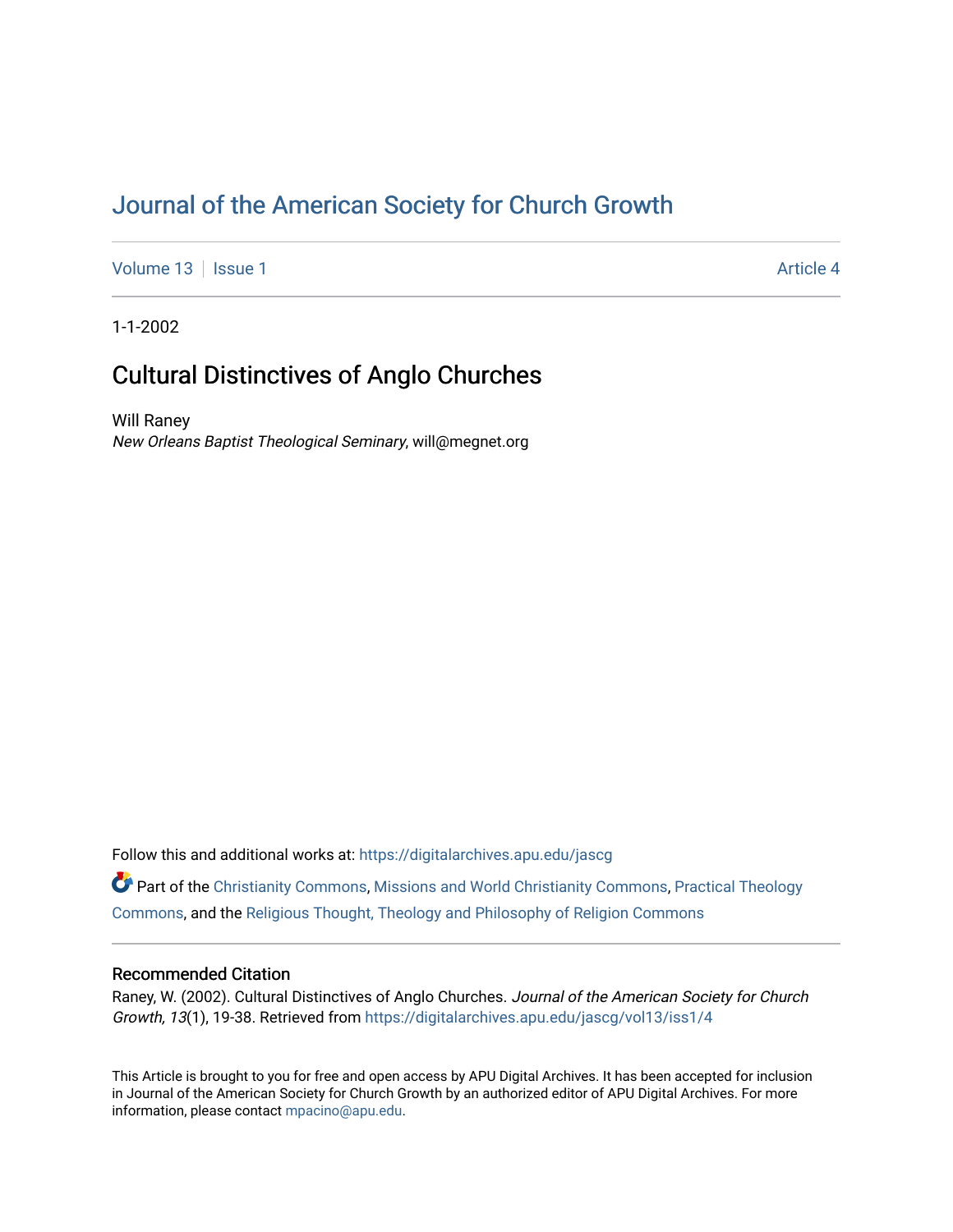# **Will McRaney**

#### *Introduction*

Everyone has cultural distinctives, whether they be known or hidden to the beholder. And Yes, Virginia, Anglo-Americans<sup>1</sup> do have cultural distinctives. The culture, customs and habits of the Anglo have dominated the cultural landscape of America since its inception. Yet, Eleanor W. Lynch noted that those who make up the "mainstream United States culture may have the least awareness of the ways in which their culture influences their behavior and interactions."<sup>2</sup>

Through immigration, America became what has been described as a "melting pot," and this phenomenon has diluted many of the cultural distinctives of Anglos. Lynch said, "the diminishing of these early immigrants' roots has resulted in some mainstream Americans feeling that they do not have a culture, that they are 'cultureless.'"<sup>3</sup>

# *Aim of This Article*

The purpose of this paper is to identify characteristics that mark Anglo churches. The desire is to assist churches in understanding their cultural blind spots and identify those factors that may be hindering the Anglo church from reflecting more of God's desire for the church. Because every generalization has limitations, none of the characteristics that are identified will be typical of any one Anglo church, and some distinctives will be stronger than others. I will highlight some of the shared attitudes, values and behavioral practices which characterize Anglo

Journal of the American Society for Church Growth, Winter 2002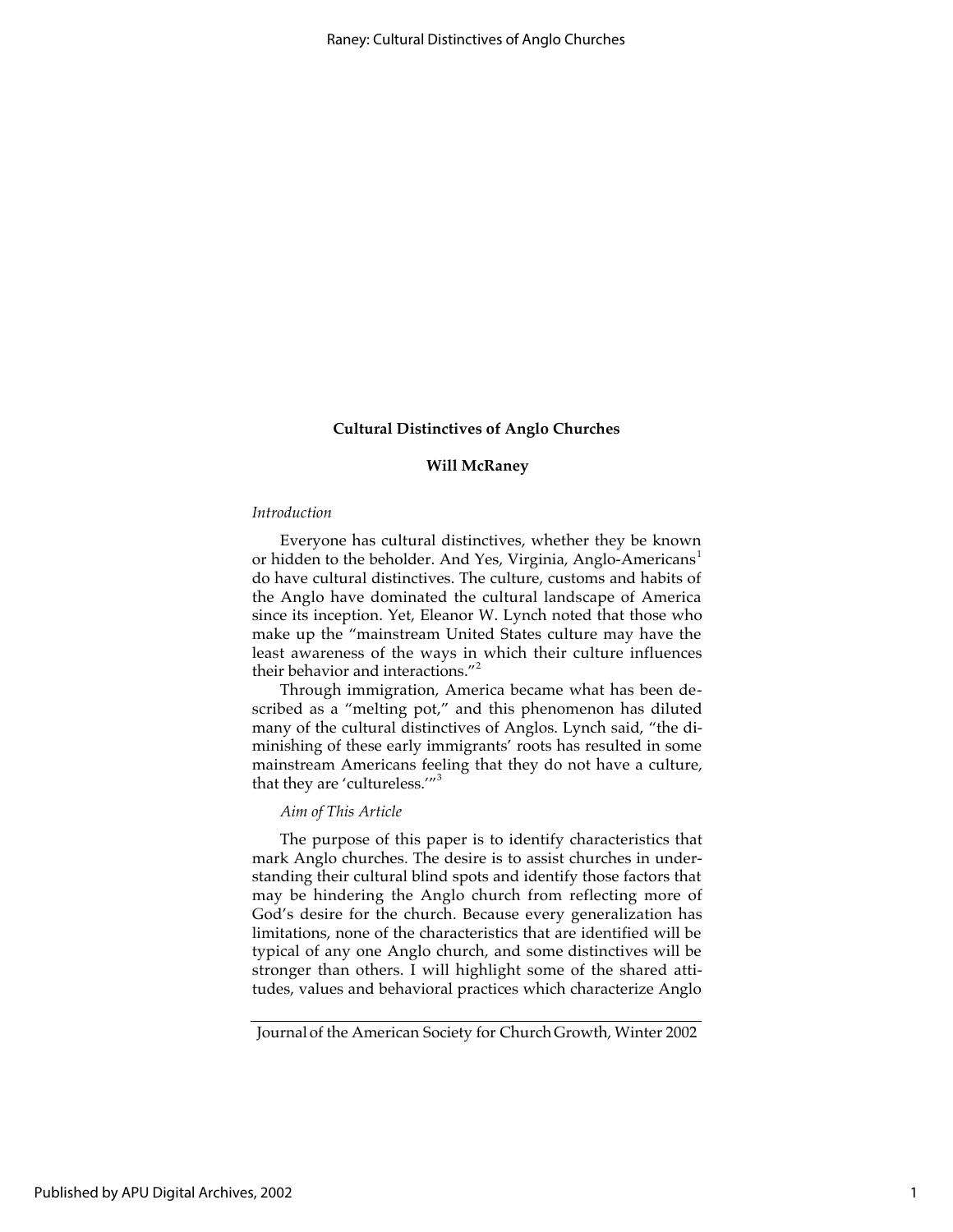churches in America.

I will seek to identify general distinctives, but recognize that differing faith traditions have their unique distinctions, and different regions of the country will have unique characteristics. What may be generally true of Anglo Southern Baptist churches in Florida most likely will be different than Anglo Episcopal churches in New York and different than Anglo Vineyard churches in California or Anglo United Methodist churches in Iowa.

# *Benefits of Study*

There are multiple benefits to an examination of the cultural distinctives of Anglo churches. In *Values-Driven Leadership* Aubrey Malphurs said, "An understanding of an individual's or an organization's precepts is a key to an extended, successful ministry."4 If Christian leaders desire to bring about changes in a particular church's culture, they must first understand it. Malphurs went on to define the importance of the role of core values in a culture when he said, "A ministry organization's core values are a part of its corporate culture. Every ministry, church, or parachurch has a culture—though it may not be aware of it. A church's culture consists of such things as its traditions, heroes, expectations, norms, stories, rituals, symbols, rewards, and—most importantly—its values. A congregational culture ties its people together and gives meaning and purpose to the ministry's life. It provides a sense of identity and stability and sets boundaries. I summarize it as the way we do things around here."<sup>5</sup>

# *Culture*

# *Definition of Culture*

A former preaching professor of mine said that words do not have meanings; they have usages. People use the term "culture" differently. An abstract definition of culture would include traditions, religious beliefs, and ideas. Among other interpretations, a more concrete understanding of culture would include food, music, clothing styles, and language. According to Merriam Webster's Collegiate Dictionary culture is "a. the integrated pattern of human knowledge, belief, and behavior that depends upon man's capacity for learning and transmitting knowledge to succeeding generations b. the customary beliefs, social forms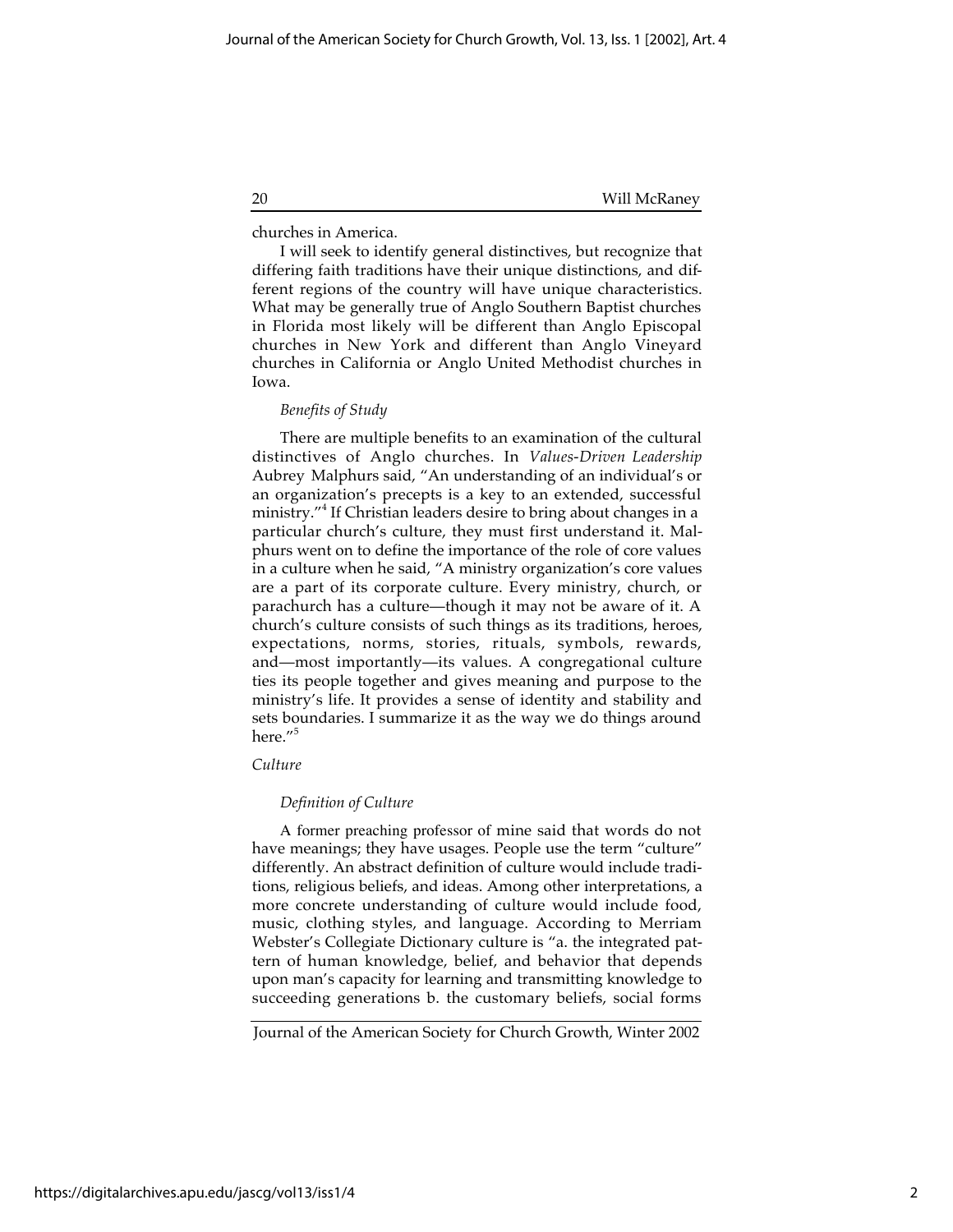and material traits of a racial, religious, or social group, c. the set of shared attitudes, values, goals, and practices that characterizes a company or corporation."<sup>6</sup>

#### *Culture: A Shaper of Our Lives*

Do people shape their culture or does culture shape people? Regardless of how one answers, culture is a powerful influence in our lives. E. T. Hall said, "There is not one aspect of human life that is not touched and altered by culture. This means personality, how people express themselves (including shows of emotion), the way they think, how they move, how problems are solved, how their cities are planned and laid out, how transportation systems function and are organized, as well as how economic and government systems are put together and function."

#### *Responses to Different Cultures*

How does God view cultural distinctives? We worship and serve a God who is above the distinctives of culture, but is highly creative. The God who created over 300,000 different species of beetles<sup>8</sup> is the God who created people different. So, how then should we respond? Some take the position that we should segregate due to our differences in tastes, styles or practices. Others say that we should treat everyone the same and thereby ignore our differences. Still others express a desire to acknowledge our differences, but celebrate them in a spirit of unity in purpose.

# *Pluralistic Society*

America has become a pluralistic society. This pluralistic society has many subgroups, but the lines are becoming more blurred between these groups. With a high percentage of people moving every five years, a cross-pollination is taking place among people who differ in race, cultural and religious backgrounds, worldviews, as well as social and economic status.

America is made up of unique types of churches, all with historical roots. These churches have responded differently to the increased plurality and cultural diversity. What then is the objective? Is the objective to create one church in each area, so that the church reflects the entire community in most every way? Is the objective to ignore or celebrate our different cultures?

Some argue that Sunday morning is the most segregated time of the week. Is this bad? Is this good? Does it matter? In a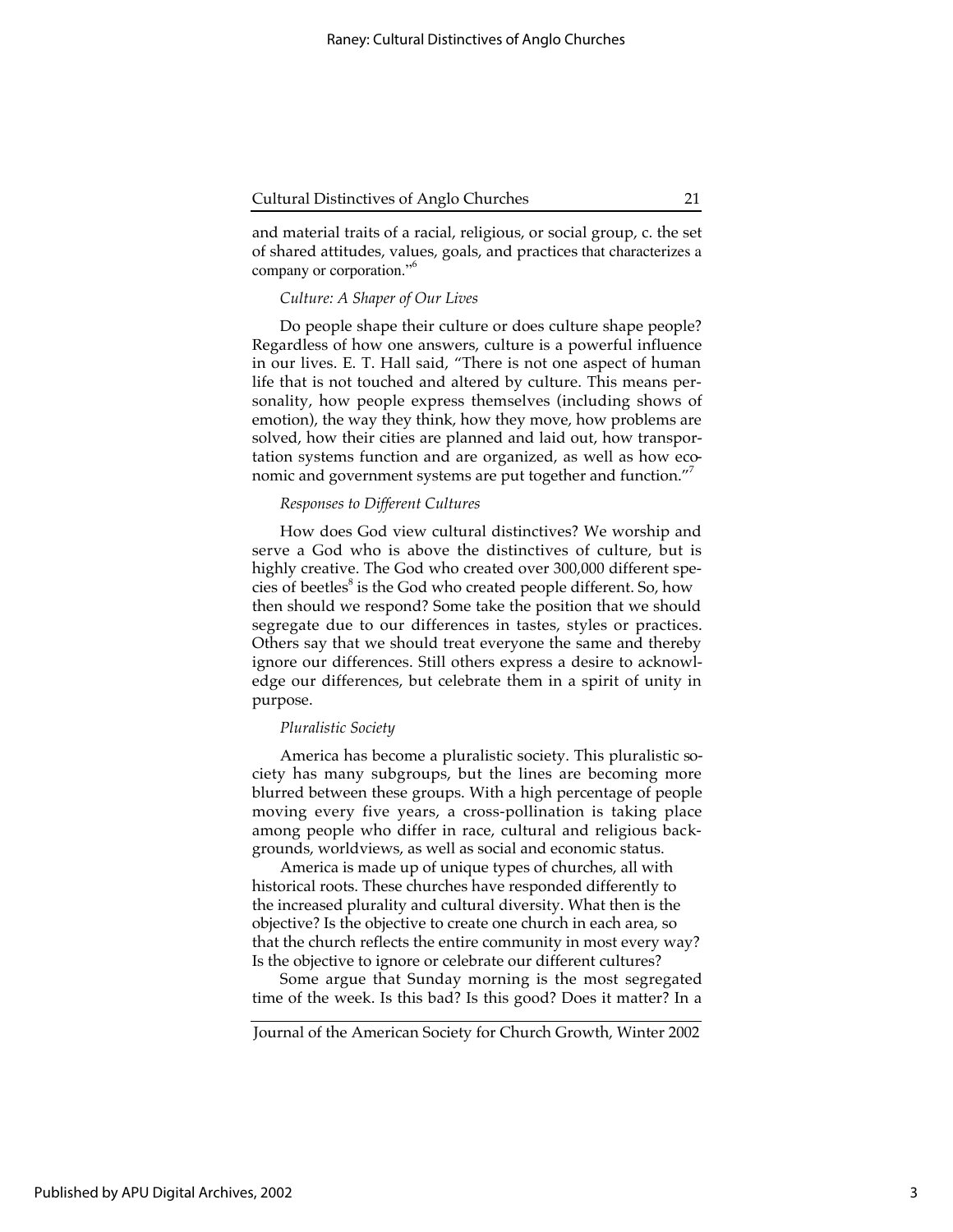recent conversation with a friend of a minority culture, he pointed out to me that Sunday morning is the most separated time of the week, but not necessarily the most segregated. I believe that it is possible to be together and be segregated and worship in different styles, yet be united in purpose and mutually supportive.

# *Culture Friend or Foe*

Christian people differ in their response to culture. Some embrace it as friend, while others push it away as they would a foe. What then should be the response of the Christian church? In order to gain Godly wisdom in dealing with cultural differences, the church needs only to look to the Bible and specifically to the life of Christ. Jesus was not born into cultural homogeneity, but into a world, which was experiencing the effects of multi-culturalism. Although the Bible states that God is not a respecter of persons, yet throughout the life of Christ, we see Him acknowledging, not ignoring the differences.

George Barna and Leith Anderson are contemporary Christian writers who are advocating that Christians not fight our culture. They suggest that churches should focus on the life changing impact of a vital relationship with Christ, which in turns positively impacts culture.

#### *Christian Church in Culture*

#### *Why a Study on Anglo Churches*

Churches are Christian people unified around a commitment to the person and mission of Christ and each other. Therefore, since culture is such a powerful force on people, then it must affect churches of all types, kinds and sizes and be worthy of serious reflection. Because Anglo churches are a part of the larger family of churches, a study would be helpful.

Aubrey Malphurs in his book *Values-Driven Leadership* stated that one of the primary roles of leadership is to shape values. A pastor, consultant, or denominational worker would be wise to understand the values/culture of the people he is trying to lead and shape.

Anglos and non-Anglos can benefit from a study of the Anglo culture. For the Anglo, a greater self-awareness will result from such a study. And for Anglos seeking to do some ministry through intervention, the beginning of understanding other cul-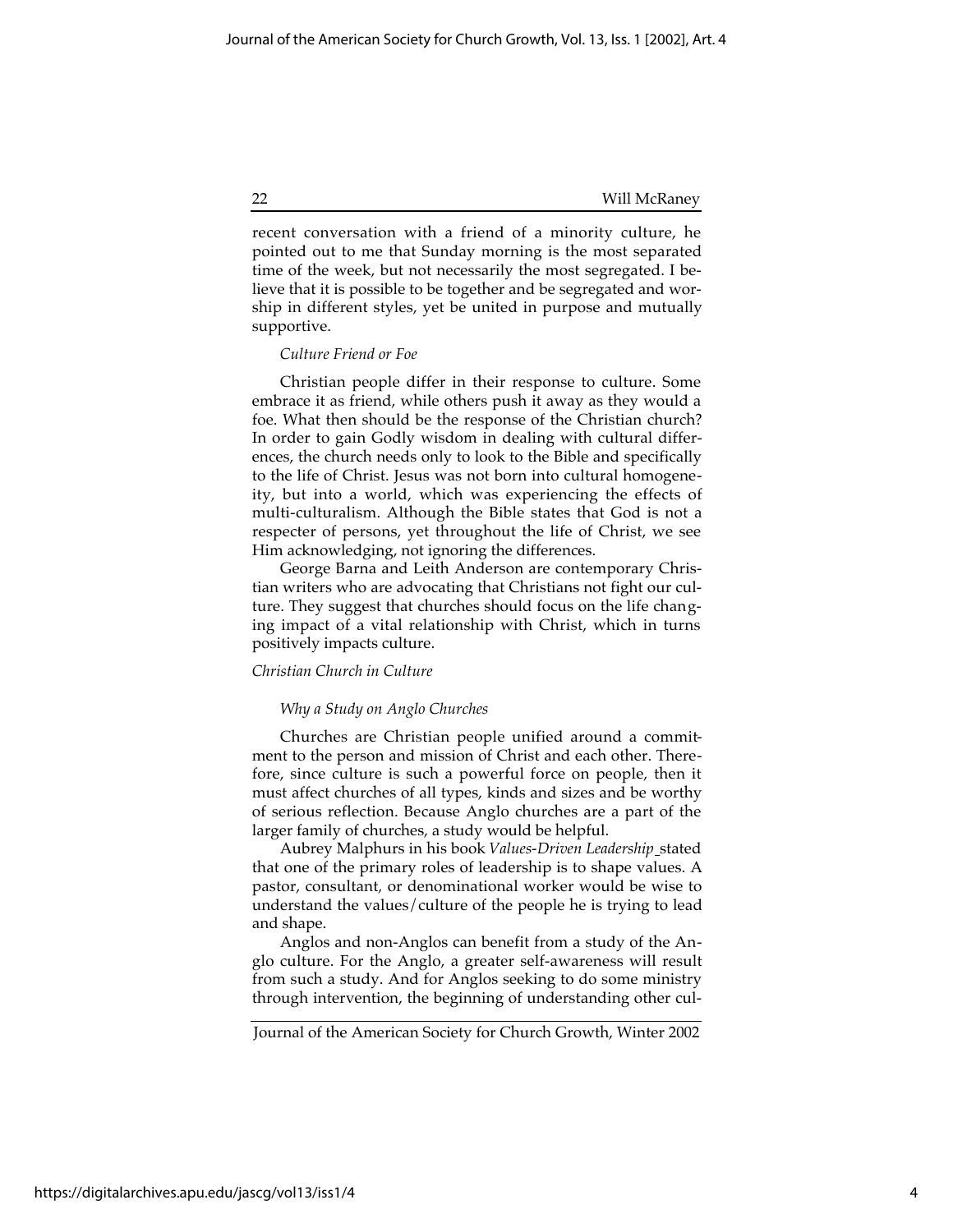tures involves understanding one's own culture. Lynch said, "To understand and appreciate fully the diversity that exists among the families that interventionists serve, interventionists must first understand and appreciate their own culture. Self-awareness is the first step on the journey toward cross-cultural competence."<sup>9</sup>

Non-Anglos will also benefit from a review of the distinctives of Anglo churches. Non-Anglos will gain a better understanding of their Anglo associates. This will be a key to effectively communicating and ministering with them.

# *Growing Separation*

Joe Hernandez of the North American Mission Board, among others, noted the obvious, that not all Anglos nor Anglopredominate churches are the same. The diversity of the Anglo church has been recognized as its greatest strength. This diversity among Anglo people and subsequent churches is what makes characterization so difficult. Lyle Schaller said, "The differences among congregations are becoming greater with the passage of time. The safe assumption today is no two are like. Each congregation has its own unique culture."<sup>10</sup>

#### *Toward Anglo Church Distinctives*

Like most racially distinct groups, most Anglos do not want to be held to rigid stereotypes. I cannot imagine trying to provide hard and fast distinctives of African-American, Asian, or Hispanic churches. The same can be said of Anglo churches.

There are many factors that contribute to the characteristics of a local church. All churches are affected to varying degrees by the age of the church and members, its leadership gifting and style, its community context, philosophy of ministry, the values held by the members, life and ministry experiences, size of the congregation, among other factors. The location of the church also affects many of the characteristics of the church. Demographics and psychographics, along with whether a church is located in a major urban center, suburban community, inner city, smaller town or rural community will help shape the church.

The experiences and expectations of the church members also affect the cultural climate of a church. Churches who are comprised largely of first generation Christians will have fewer religious traditions than a church in which most of the members have been in that particular church most of their lives. However, if a church has a large percentage of members who are connected

5

Journal of the American Society for Church Growth, Winter 2002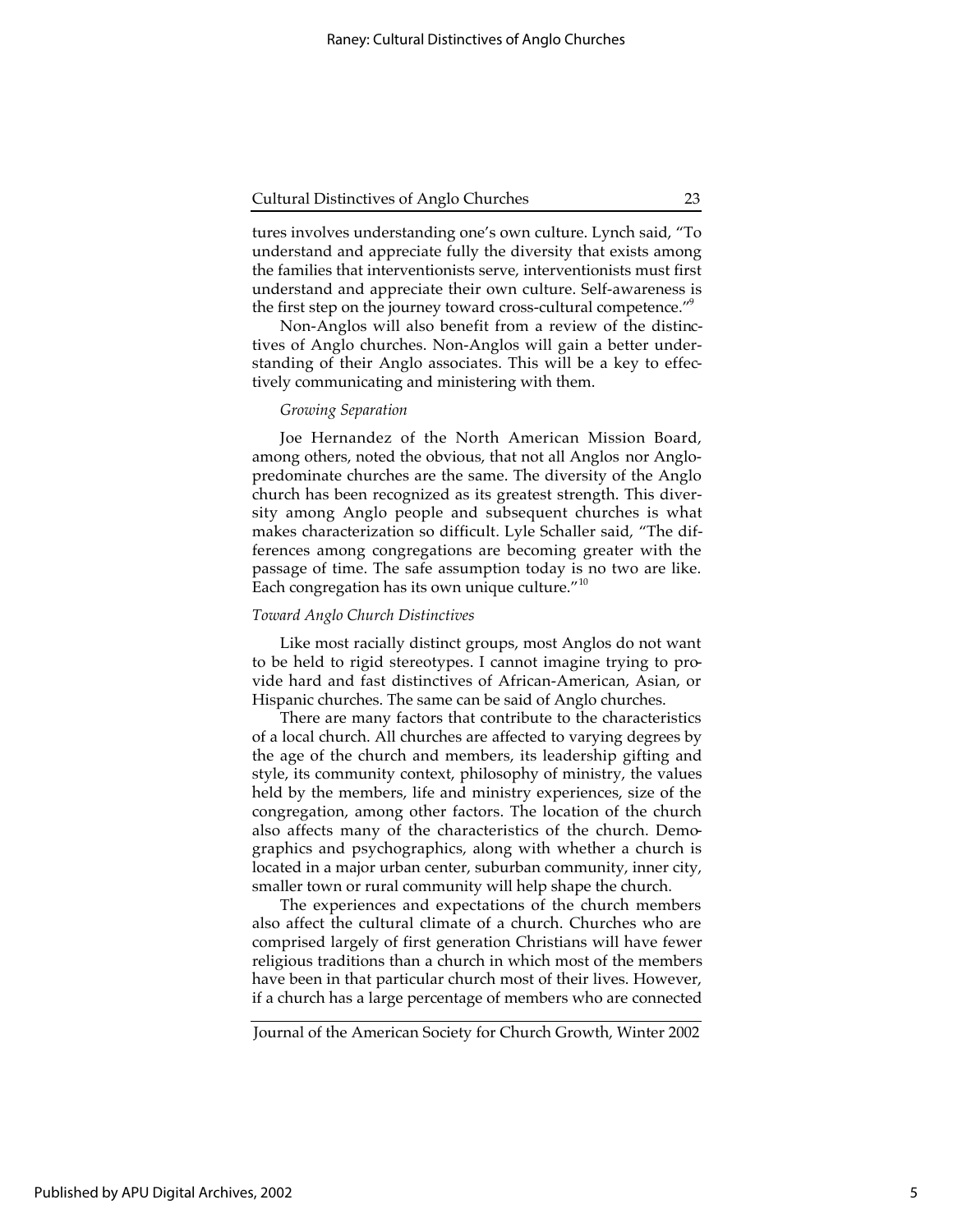to the church through several generations, a strong sense of cultural identity will exist.

# *Cultural Changes Affect Cultural Distinctives*

Trying to determine or locate cultural distinctives is like trying to hit a moving and ever-fragmenting target. In terms of marketing, a shift has been made from mass marketing to direct marketing to specific target audiences. The number of specialized magazines in circulation in the United States is a strong indicator that our society promotes specialization and individualism.

Some experts in the field of trends have stated that the culture is reinventing itself every 3-5 years. So, what is in today, is out tomorrow. Historically the church has been slow to respond to cultural changes; eventually, its ability to survive will depend on its willingness and ability to more quickly respond to societal changes.

# *Blurring Lines*

With America becoming more pluralistic, it is now more difficult to identify with great certainty the cultural distinctives of any group. Twenty or thirty years ago the task of identifying distinctives of Anglo churches in America would have been much easier.

Today's Anglo church has been affected by cultural factors in most every area of church life. For instance, business has influenced the church in such areas as total quality management, leadership styles, and decision-making procedures. Churches are also different in various regions of the country. The degree to which a given church has been influenced by one or more of the above factors or a host of other factors, will determine how many and how far many of the formerly distinct characteristics have been altered.

# *Anglo Church Background Historical Roots*

Placing a group in its historical context provides insights into the present distinctives of the group. The Anglo church has occupied a place of dominance in terms of size, influence and power. At no point in American history has the Anglo church as a whole had to deal with their task and context in a position other than that of superior strength in terms of access to financial, political, societal, and leadership resources.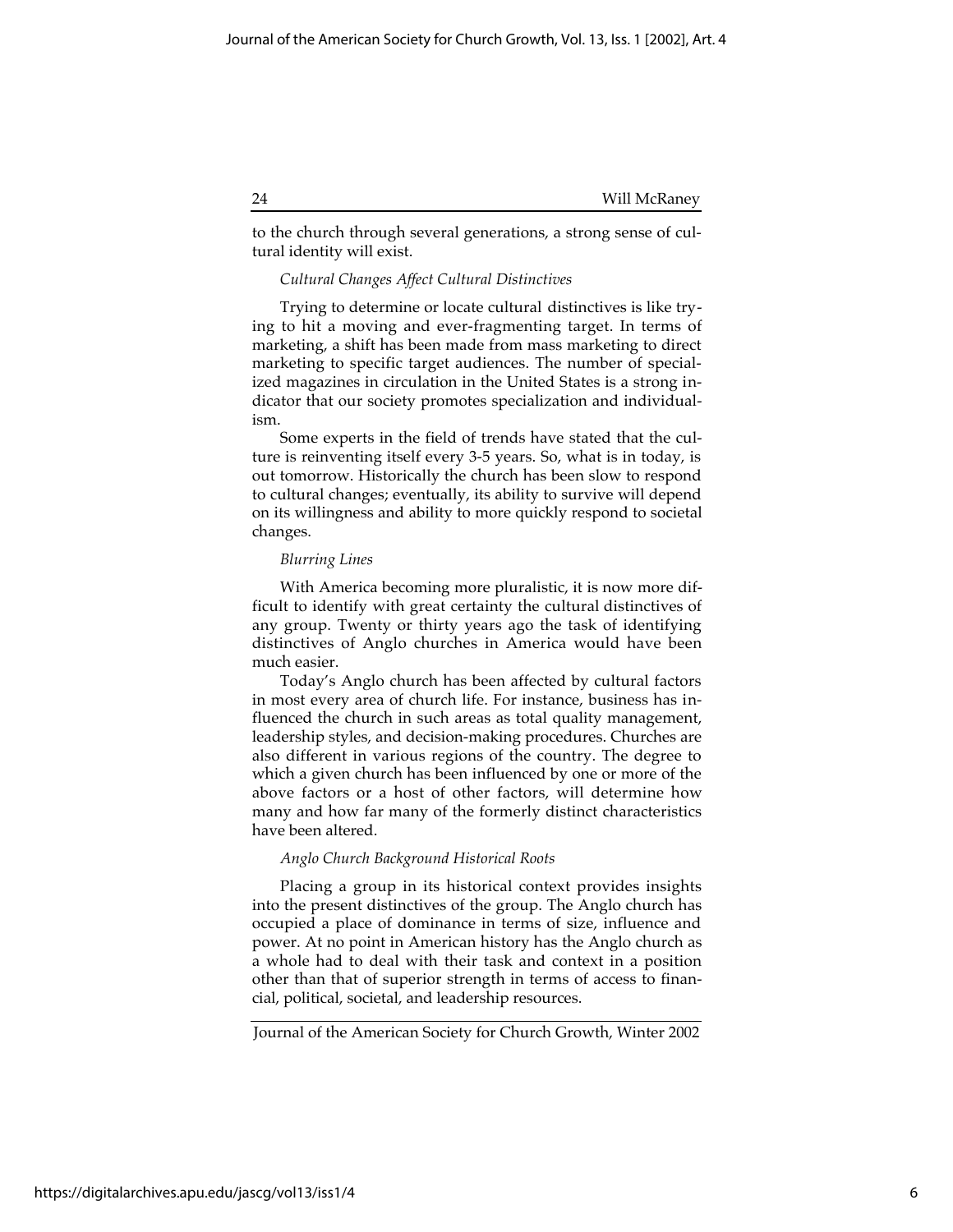Any ethnic group's position in society will affect their worldview and values. It also affects how they interpret and apply the Bible, how they determine the key passages and themes of the Bible, and how they carry out the mission of the church within the larger culture. Many of the following distinctives in the Anglo churches have originated as a result of their worldview and filter the way they live and function as churches.

#### *Selected Value Distinctives*

As stated earlier, understanding the values of a person or a group will tell you a great deal about what to expect in their behaviors. Experts in the area of multi-culturalism have noted several of the prevailing values of Anglo-Europeans. These values are also reflected in most Anglo churches in America today. Althen, in his 1988 guide for foreigners in the United States, identified the following as American values and assumptions: "1) individualism and privacy; 2) equality; 3) informality; 4) the future, change, and progress; 5) goodness of humanity; 6) time; 7) achievement, action, work, and materialism; and 8) directness and assertiveness."<sup>11</sup>

#### *View of Time*

Anglos ascribe to a time equals money tenet, and therefore time is considered a commodity. Leisure and money were held as dominant values of many Americans, yet today the dominant value is time. Anglos, especially those with higher levels of education and incomes, time is increasingly important. Within five minutes, most events among Anglos will start and end on time.<sup>12</sup>

# *Individual vs. Community*

Anglos generally value the rights and privileges of individuals. They usually view the world from a more individual perspective, and therefore act and make decisions from a perspective that is more individual in nature. Non-Anglos often ask decision making questions in keeping with the interests of the whole group, not them individually or their particular church.

#### *Logos vs. Ethos and Pathos*

Anglos, through their education practices and the content of their sermons, seem to emphasize more logos (reason and logic) than ethos (the distinguishing character, sentiment, moral nature, or guiding beliefs of a person, group or institution) or pa-

Journal of the American Society for Church Growth, Winter 2002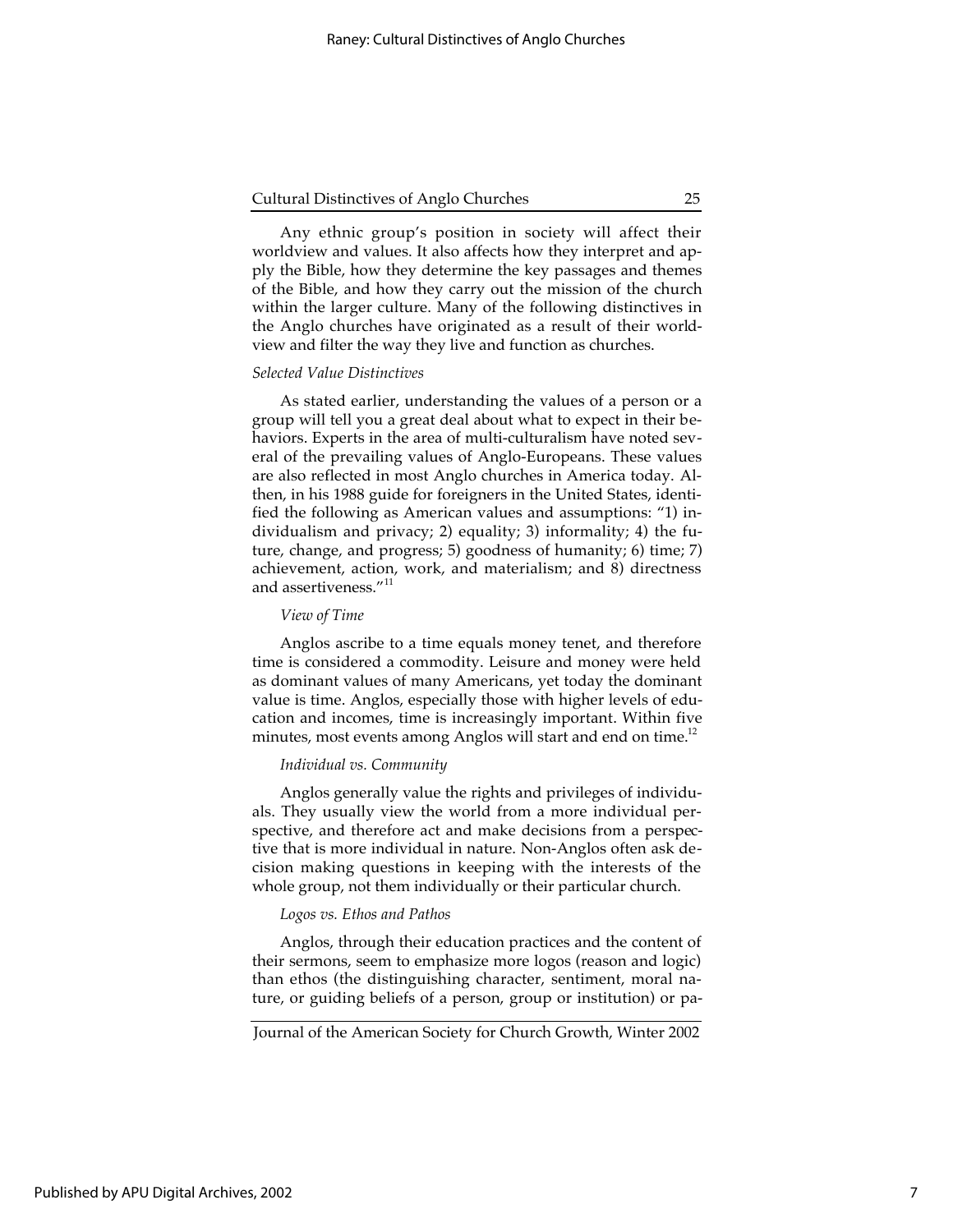thos (to experience, suffer - an element in experience or in artistic representation evoking pity or compassion).

# *Hold vs. Gain (Consolidate vs. Risk)*

Because the Anglo churches have occupied a place of dominance in terms of resources and facilities, much of the focus has been on holding on to what they have gained. This has the tendency to reinforce a fortress mentality and less of a conquering mentality. Non-Anglos, who are seeking to access, resource and establish themselves in terms of property and influence, focus more of their efforts on overcoming injustices and providing for physical needs.

This position of power could be a contributing factor in the apparent unwillingness of the Anglo churches to take risks. As a church ages or expands, the perception grows that it is unwise to take risks. This may also contribute to the Anglo church losing its missional edge.

Often the Anglo church has functioned like a blue chip company trying to hold on to the benefits of being large and powerful. The non-Anglo churches are in the position to behave like a newly established or up and coming company. The worldwide church moves forward in times of persecution and hardship. History, from the earliest records in the Old Testament, indicates that the people of God have more difficulty in overcoming success, prosperity and general favor.<sup>13</sup> The military is probably a better model for the church universal than that of following business.

# *Selected Behavioral Distinctives*

The following represents an attempt to highlight some of the behavioral distinctives of Anglo churches. I have sought input and insight from Christian leaders from racially diverse groups. It is often difficult to see your own cultural distinctives, especially if you are in the group that is dominant in terms of size, influence, and power.<sup>14</sup>

# *Worship Services*

People come to worship services with a wide variety of needs. Some are coming off the best week of their lives, while others are experiencing significant heartache and turmoil. Apart from the working of the Holy Spirit in a congregation during a given service, it would be impossible to address the varying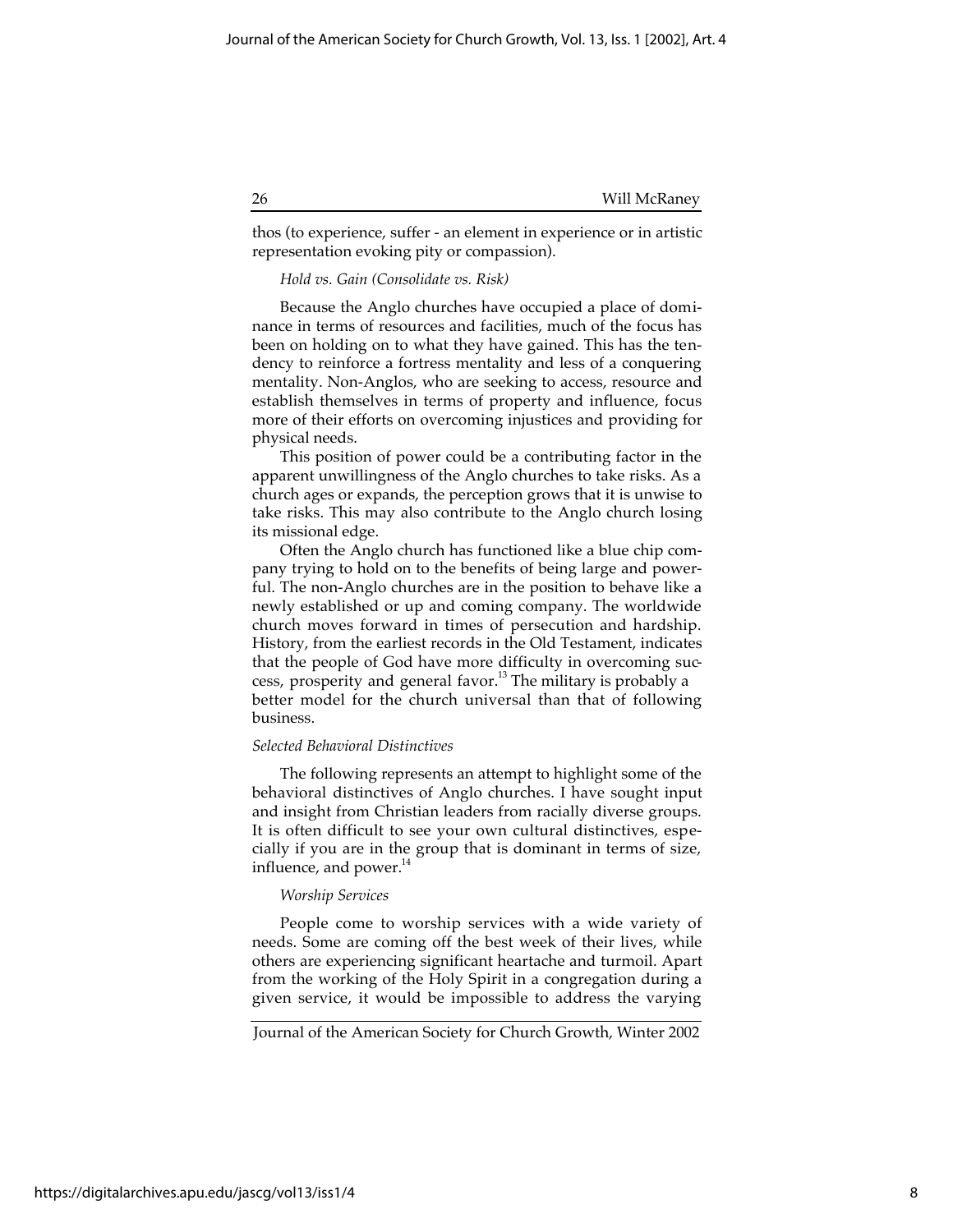needs in the lives of the people attending.

Worship services among Anglos vary in purpose and style. The primary purpose of Anglo worship services range from teaching the saints to providing a service wholly designed to win those outside of the family of God to focusing on experiencing God through worship and prayer. The spectrum of style may range from the highly formal and liturgical to very informal and unplanned.

What then can be said about Anglo worship services? They are generally more planned and less spontaneous than other cultural groups. Frequently, the order of service is established prior to Sunday and is printed in a bulletin for each worshiper to read and follow. Rarely do elements of worship that are not listed in the bulletin take place, and then are often viewed with speculation. This could be because Anglos prefer being in control, or it could relate to a high value of order and tradition. Most worship services in Anglo churches have a set time to begin and a set time to end. This seems to contrast with non-Anglo churches, which value spontaneity and resist routine.

Worship services in Anglo churches tend to be shorter in length than services of other cultures. Most Anglo church services are completed in the range of one hour; this could be due to a heightened awareness of time or a desire for order. The worship is often more focused on the individual than the group or the needs of the community. Wright said, "Worship seems to be more about the needs and comforts of the individual than about *'proskuneo'."15*

# *Music*

Music style preference and wording reveal a great deal about a people. It is unarguably a subject that brings out great passion and debate. In my own personal experience, no subject taught in my seminary classes has elicited more highly emotional, strongly stated opinions.

Variance in music styles is increasing among Anglo churches. However, most Anglo churches still use hymnals. Many of these hymns reflect the music styles and forms from centuries past. These hymns have served to set or reinforce doctrinal positions of the churches. Many hymns reflect an intellectual and teaching approach that is common among Anglo preachers. The numbers of words in a song is usually longer than non-Anglos. This fact could be a result of the more intellec-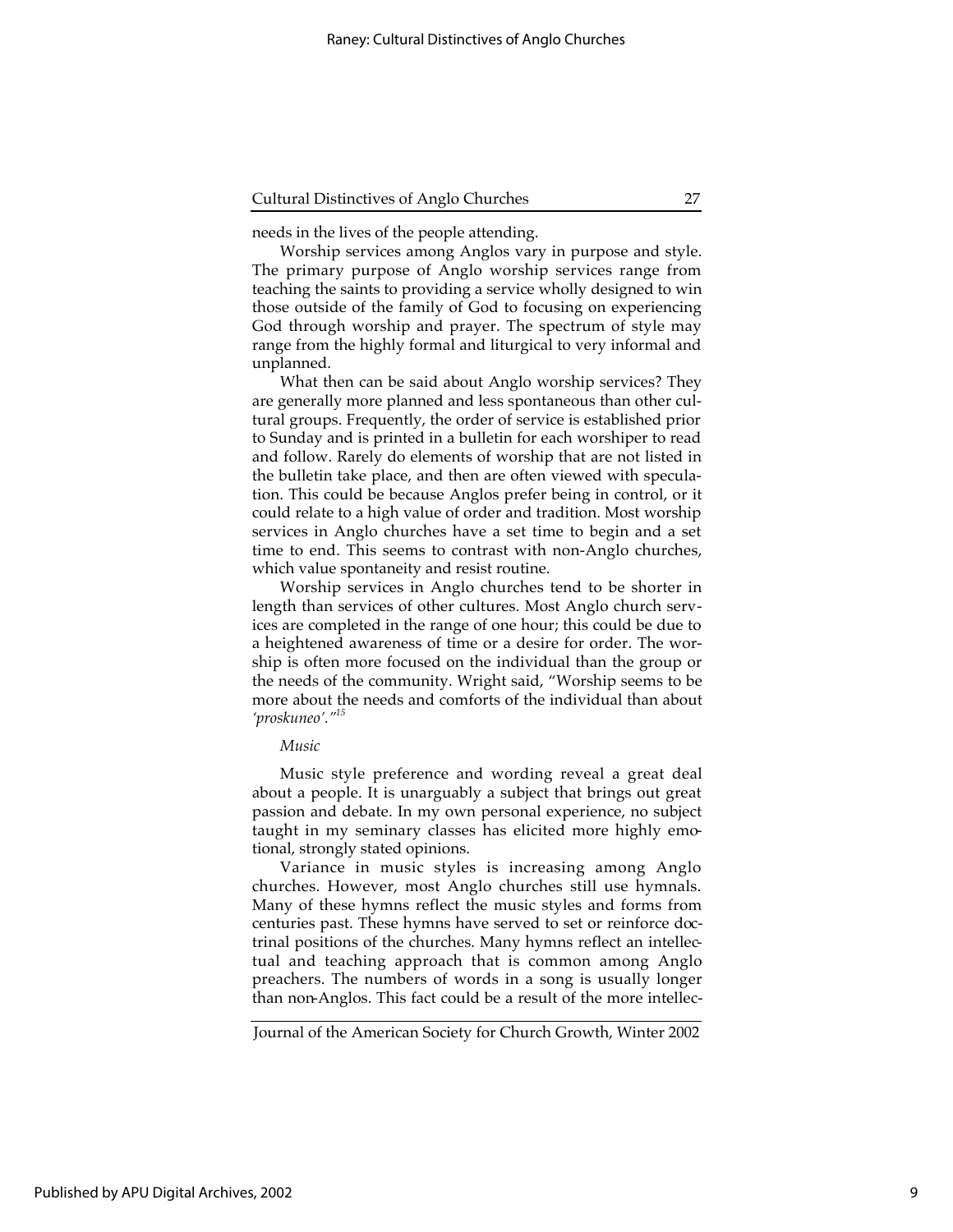tual/knowledge-based approach to God and their European roots. Non-Anglos tend to use fewer words, but repeat them more often, which could be a reflection of a greater dependence upon oral traditions, right brain thinking and ties to their cultural roots.

Music in Anglo churches reflects a more structured form with steady, consistent, gentle rhythms. However, music styles within non-Anglo churches reflect a wider variety of strong beats with a deeper level of expressed passion through the sounds and chosen instruments. This difference is also noted in the physical response. Non-Anglos are more likely to clap their hands or have their hands raised while they are singing, while a member of a traditional Anglo church will often have their hands occupied supporting an open hymnal.

# *Hermeneutics*

Is it possible to interpret scriptures without being influenced by your background? Anglo-Americas have occupied the position of the dominant culture. Wright said in reference to Anglos, "We tend to impose on scripture our cultural patterns of comfort."16 This may or may not be true on a wide scale, but it is a danger all majority groups must guard against. Anglo churches commonly avoid the verses that deal with matters related to social justice, oppression or like matters. Members of a non-dominant culture will naturally emphasize these when viewing and applying scripture.

# *Discipleship*

The Great Commission involves a call to make disciples. A key question the American church must address is what is a disciple? In many Anglo churches, discipleship is equated with gaining biblical information and holding to the certain doctrines. There is almost an unspoken assumption that commitment and faithfulness to the church and its education classes will yield a disciple."<sup>17</sup> This false assumption needs to be challenged and addressed. Often in non-Anglo cultures, discipleship is related to personal piety or involvement in ministries to the community.

# *Preaching*

Among Anglo churches there is a wide range of preaching styles and approaches. However, there does appear to be several general common characteristics. Preaching in many Anglo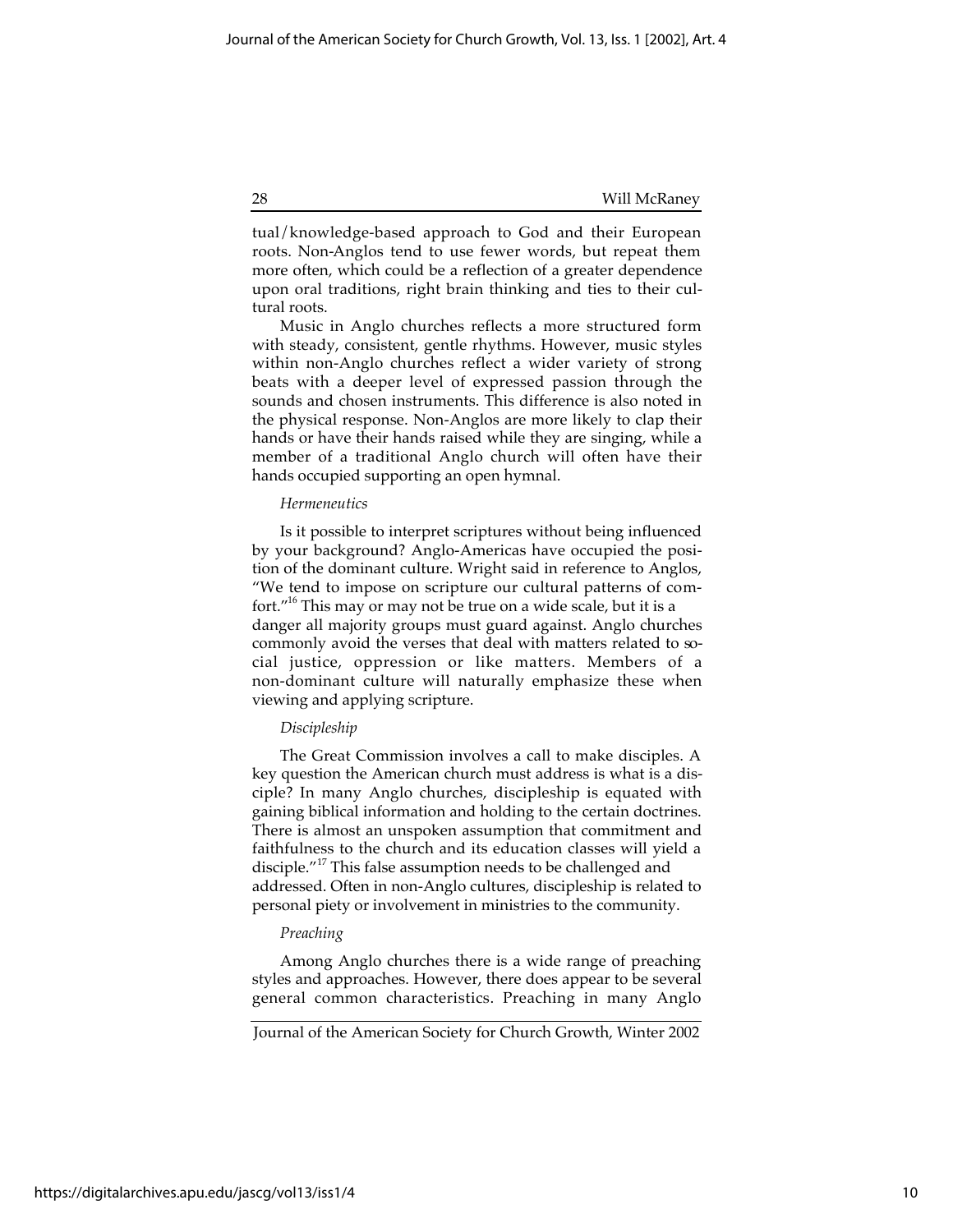churches can be characterized by analytical, deductive proposition; more left-brain oriented. It is often said among Anglos that right thinking will lead to right behavior. The apparent dominant target of preaching in Anglo churches is to affect the head or intellect, more than the heart. This is not reflective of all Anglo preaching, but most.

Preaching in other cultures seems to be more right-brained and focuses more on the heart. Pastors from non-Anglo cultures often preach with greater volume and passion or intensity. The use of narratives and stories are most often the preferred methods of communicating to the congregation. Among groups where survival of the group is considered paramount, preaching may also be targeted toward skill development and emphasize themes of overcoming.

The lengths of sermons vary as well. A majority of Anglos traditions call for a 20-25 minute message or a little longer, but a much longer sermon is common in other cultures. Having to listen to a lengthy sermon is rarely a cause for complaint from a non-Anglo worshiper.

#### *Education and Sunday School*

Anglo churches place a high value on church and Christian education. In most churches this takes some form of Sunday School. Non-Anglo churches seem to value relationships and community aspects of the Christian life and in many churches, to a lesser degree, education.

Anglos are not the only cultural group that uses Sunday Schools, but Anglos usages are unique in several ways. Many of the Sunday Schools are marked by a high degree of structure and organization. Precise paper records and age-grading are regarded as a necessity. Southern Baptists have been leaders in form and success in assimilating people through the Sunday School. Facilities

Because of the inordinate status of the Anglo church in America and because these American congregations have been in formal existence longer than most non-Anglo churches in the United States, much of the activity of the church centers around a building or buildings. It is common for Christians to think of church in terms of buildings. There have been, and maybe still are, associations of Southern Baptists Churches which do not recognize fellowships of believers as churches until they own or occupy buildings. Christians in America are often overheard say-

Journal of the American Society for Church Growth, Winter 2002

11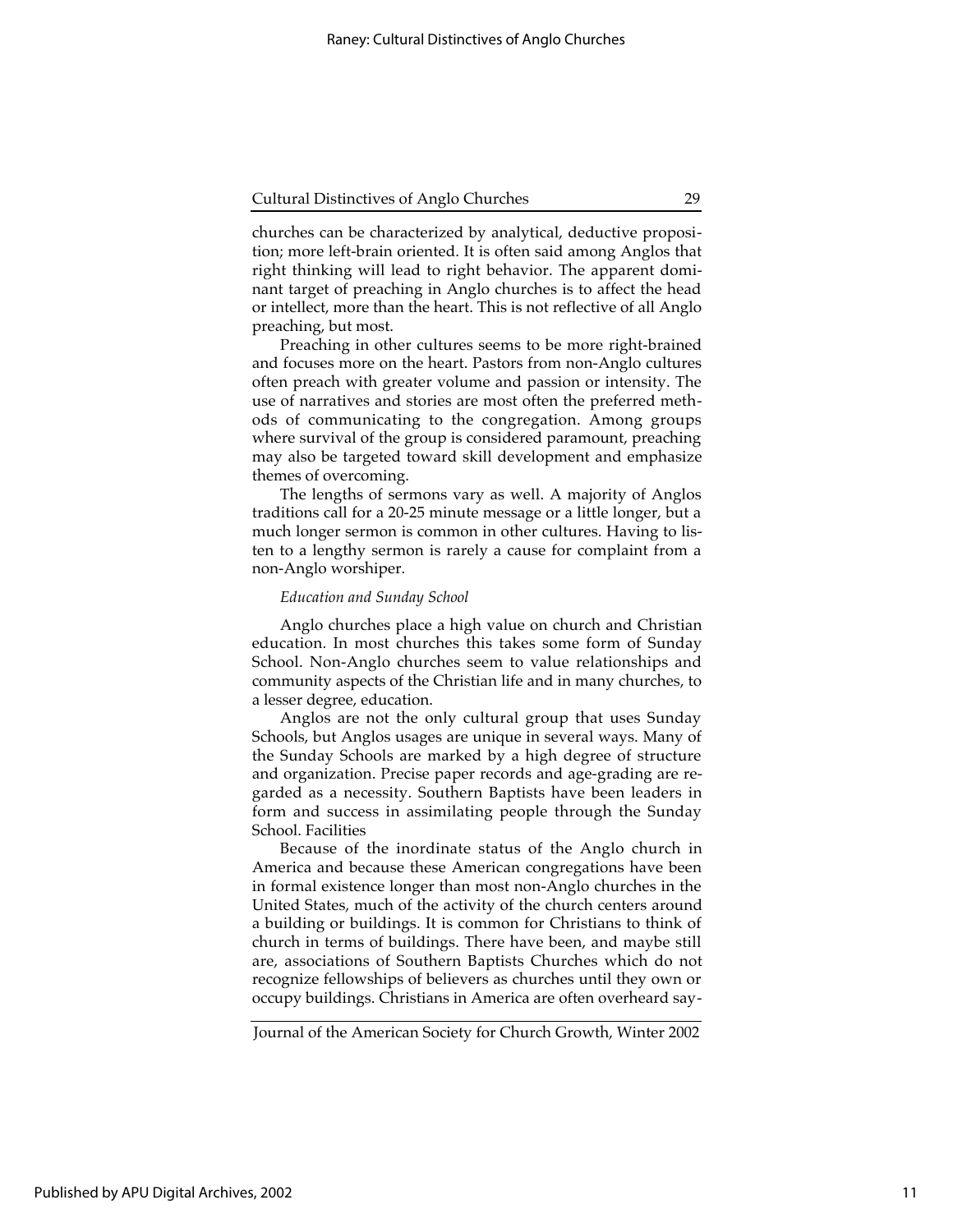ing, "I am going to church." The church is the people, united in heart and purpose around the persona and mission of Jesus Christ. Yet, Anglos treat the church as though it was a restaurant. If we like the service and what's on the menu, we return, that is until we have a bad experience.

Buildings are amoral. Too often Anglo churches judge their success and viability as a church based on their ability to build, pay for and upkeep their buildings. I wonder what would happen if all of our church buildings were suddenly to disappear. Rick Warren said, "I believe that you measure the health or strength of a church by its sending capacity rather than its seating capacity."18 Is it possible that Anglo churches have taken a false sense of security and developed a false sense of success by constructing buildings?

#### *Polity*

In keeping with America's democracy and representative form of government, most Anglo churches make decisions through either an elected body, an appointed board, or as an entire congregation. Among Baptist churches, most function under congregational polity. It appears that non-Anglo churches are more inclined to allow their ministerial staff to give direct leadership. Committees spread along the landscape of many Anglo churches. Some times these committees serve as clearinghouses for decisions already made, while other churches use committees to lead and direct the affairs of the church.

While Anglos place a premium on educational degrees, many other ethnic groups within the U.S. value experience and apprenticeship more than formal education. Often ethnic leaders occupy additional highly respected roles in their community and are also among the most educated.

Thomas Wright has written on issues related to culture and church. In responding to my survey question on church polity Wright wrote, "Since they are so clearly biblical, the basic Baptist issues of priesthood of the believer autonomy of the local church, integrity of scripture, believer's baptism, and symbolic nature of the ordinances seem to be fairly uniform among Anglo and ethnic congregations. There is sometimes a discussion and consensus mentality among ethnics instead of a rigid Roberts Rules of Order."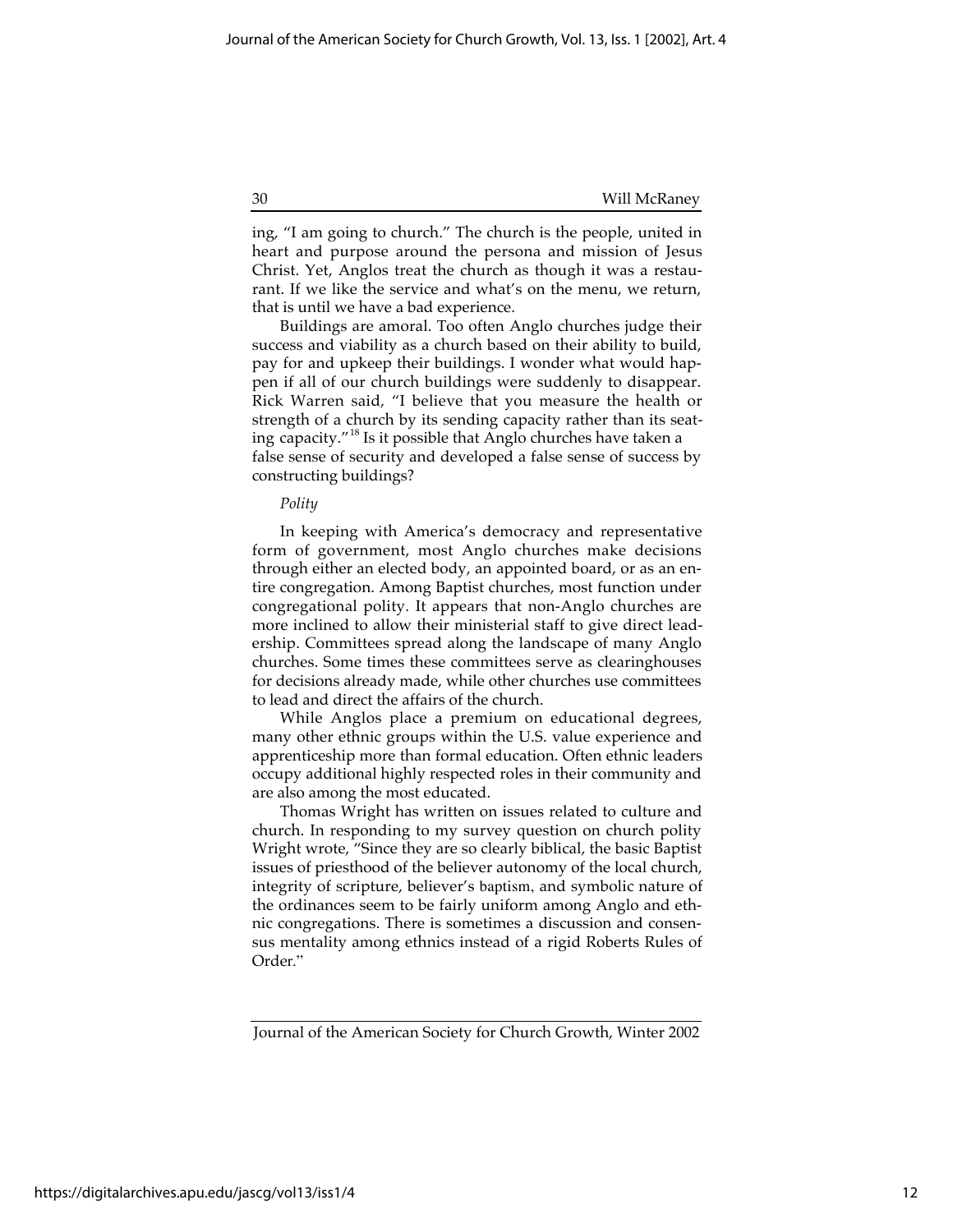# *Understanding and Working with Anglo People and Churches*

Most of the churches started prior to 1970 may very well be more characterized by the European roots, which is what one often thinks of when they think of Anglo churches. The chances dramatically improve that the Anglo churches started after 1970 will be more indigenous to the American culture, which is becoming increasingly diverse.<sup>19</sup>

#### *Consulting with Anglo Churches*

Churches are made up of the sum total of its people, therefore an interventionist must learn his audience. Because Anglo churches can be so different, anyone wanting to consult, resource or assist Anglo churches will have to learn about the individual church they are working with at the time. Lyle Schaller said the consultant needs "to be exceptionally sensitive to the distinctive culture of that congregation.<sup>"20</sup> He went on to say it is no longer "possible to design a program, edit a hymnal, produce a curriculum series, offer a formula for a capital funds campaign, publish an adult Bible study program, train a youth minister, outline the format for a corporate worship service, fashion a church growth strategy, design a staff configuration, or recommend a system of governance that will meet the needs of every congregation. This explains why the interventionist has to customize a strategy for working with each congregation. One size no longer fits everyone! The strategy has to be compatible with the culture. $^{\prime\prime 21}$ 

Developing an awareness and understanding of the Anglo culture can be accomplished through a variety of methods. Lynch offered the following four effective ways to learn about any culture: "1) Learning through studying and reading about the culture, 2) talking and working with individuals from the culture who can act as cultural guides or mediators, 3) participating in the daily life of another culture, and 4) learning the language of the other culture."<sup>22</sup> With some effort, one can learn about and from people who are different.

# *The Key Learning to Ask Good Questions*

In dealing with any particular culture or subculture, a key lies in gaining an understanding of the group. This is best done by asking questions and making observations. Rick Warren said, "To design the right strategy you must ask the right ques-

Journal of the American Society for Church Growth, Winter 2002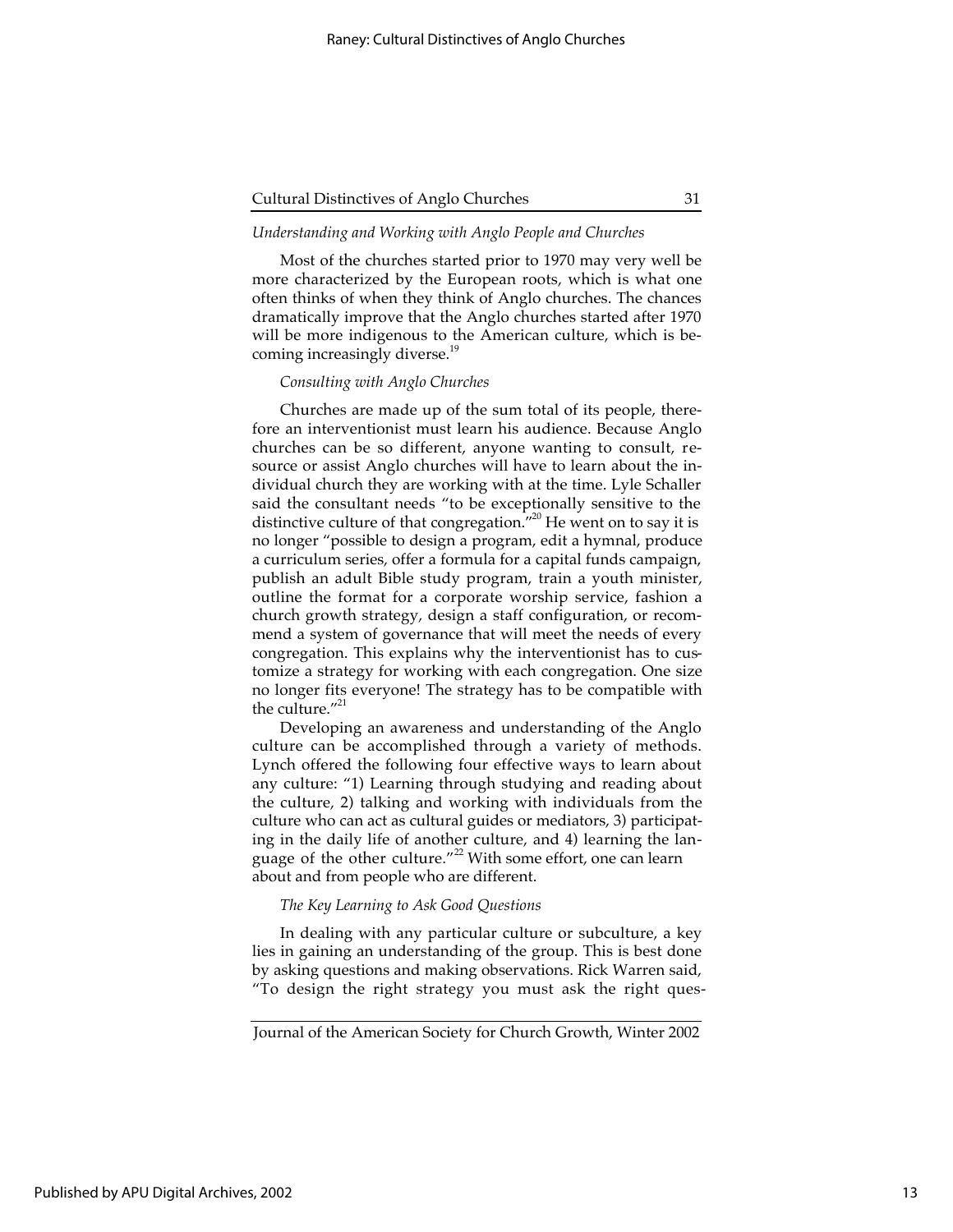tions."<sup>23</sup> With the culture changing so frequently and becoming increasingly difficult to define in broad terms, Lyle Schaller said, "The most effective way to influence both individual and institutional behavior is to ask questions."<sup>24</sup>

Prior to moving to California to start Saddleback, Warren's quest to learn about churches and examine Christianity led him to ask a series of questions. One of his questions was, "flow much of what we do is just cultural?"25 A careful examination of the church would reveal that much of what we do is just cultural. Is this bad? The answer could be yes, but probably it is more complex. If culture is working in opposition to becoming a biblically functioning community that is impacting its community and the world for Christ, then yes, it is bad.

# *The Anglo Church Future*

What will characterize the landscape of future Anglo churches? At election time, politicians tend to move toward a central or more neutral position on controversial positions. When lawmakers handle bill differences, the tendency is toward a middle, negotiated position. Over time, I believe the church will slowly move toward reflecting the highly diverse society. As in society, there will be a wide spectrum of churches with some churches holding extreme positions on particular issues.

I believe the composition of the Anglo church will continue to reflect the members who gather together as a church family. It must reflect the growing diversity of the family from its members. The worship and work of the today's Anglo church will by necessity need to adjust to the preferences of the diverse peoples who participate in it.

I believe there will be fewer common Anglo church distinctives. Each church may have more distinctive characteristics as it ministers to its target, but the Anglo church as a whole will have fewer characteristics in common that are easily distinguishable from non-Anglo churches. The future will be interesting and rewarding as churches become more diverse.

What will be the major factors that distinguish one church from another? What sensitivities will need to be developed among Christian leaders to help facilitate church health and kingdom expansion? While racial factors will play a role in understanding a church, other factors seem to be growing in importance. The other factors include, but are not limited to, the following: the age of the church, the location of the church, the av-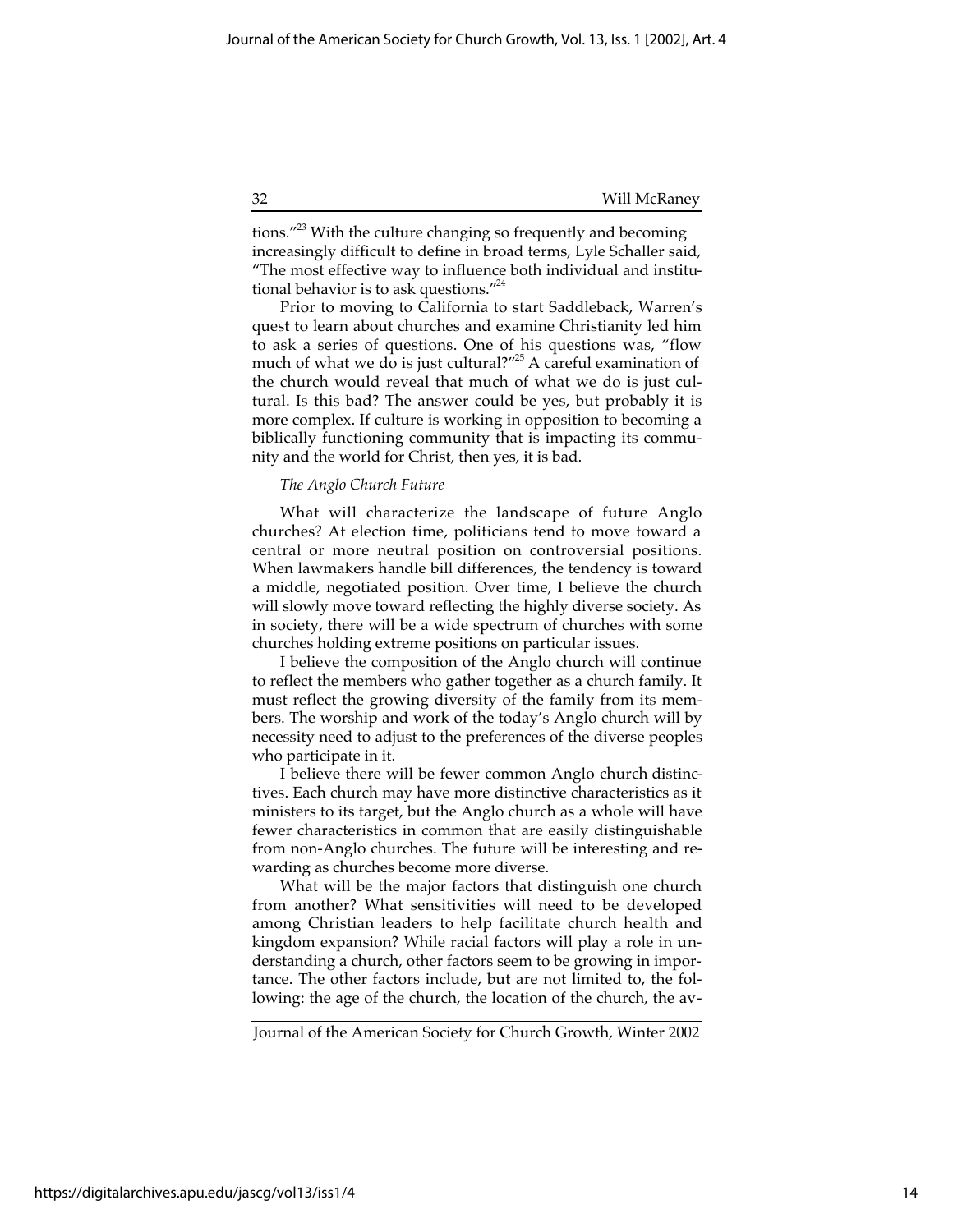erage age of the members, the philosophy of ministry, as well as the key components of the chosen church model, style and target of the worship service, and the ministry focus group. Doctrinal distinctives, which in the past defined many churches, are less likely to be the primary distinctive of a local church.

# *Conclusion*

God was the creator of the beautiful mosaic of cultures. No group, including the church, is without a cultural influence on most every area of life. May God grant us wisdom in knowing ourselves and other cultures so ultimately all people will come to know and live for Him.

#### *Holding Meetings with Anglos*

#### *Objective*

Determining the objective for the meeting will somewhat dictate the approach taken when meeting with Anglos.

If the primary objective is the accomplishment of a task as quickly as possible, then the leader will want to identify the culture distinctives and use them to his or her advantages.

However, if the objective involves a desire to expand the cultural awareness and sensitivity of the Anglo group, then the interventionist will take need to take some creative approaches to stretch the Anglos culturally.

# *Culturally Sensitive Suggestions*

have a clearly defined objective(s) start on time end on time have an organized agenda follow a logical order or sequence having a printed agenda may reduce tension

*Areas of Improvement*

since many Anglos are wired for information, supplement that information with an effort to affect their emotions and passions ask Anglos to consider the wider influence of their

decisions, especially in terms of the community in which they minister

ask Anglos how they feel about issues, especially potentially controversial issues, so that the group will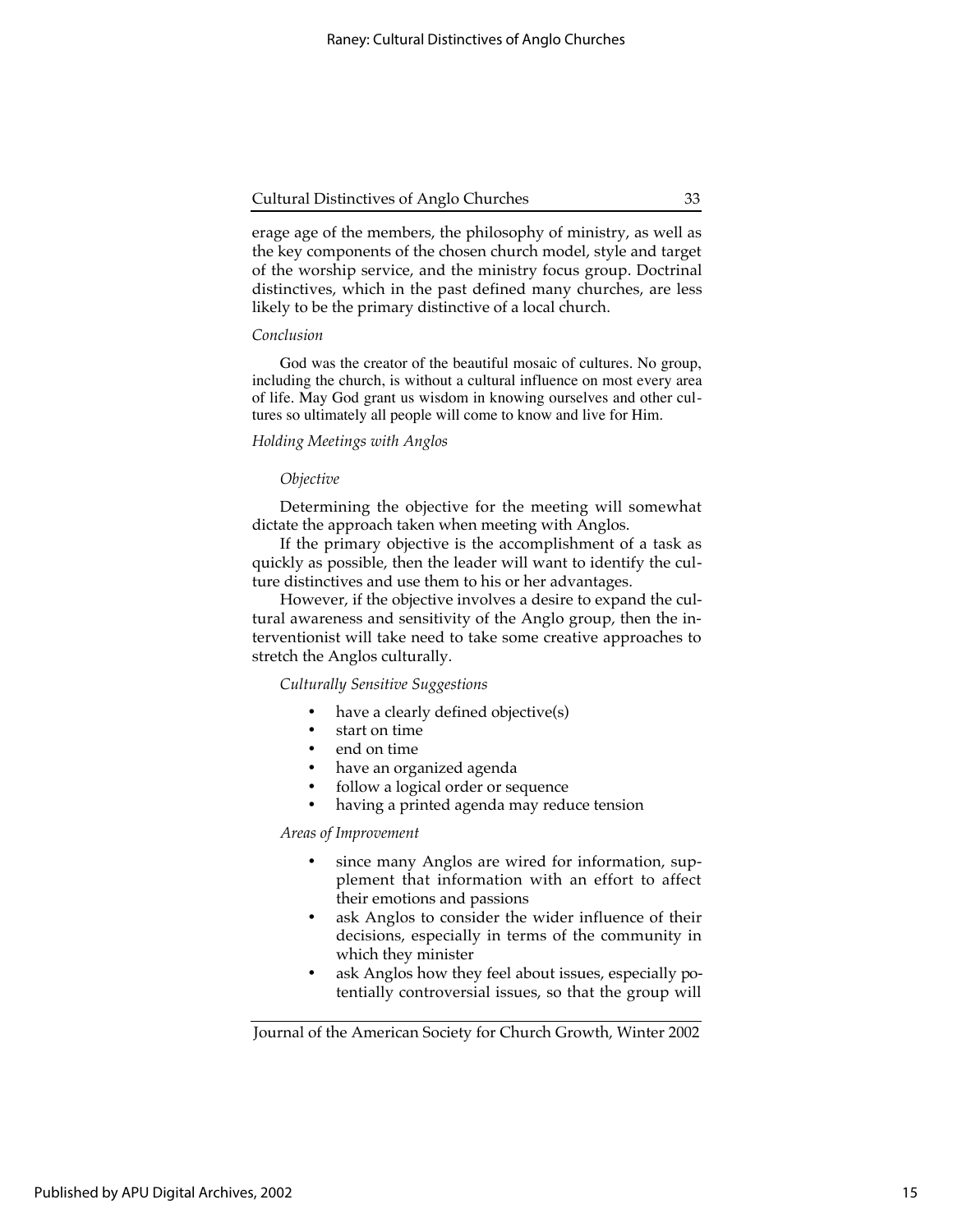34 Will McRaney

be forced to consider their feelings, not just thoughts

# *Leading A Cross-Cultural Meeting with Anglos*

Make as many observations as possible (dress, buildings, seating arrangement, relational climate, body language, printed materials, decor, automobiles, how members relate to each other & gestures) Shake hands as the form of greeting Learn to ask some key questions (the following are some samples) What is really important to you? In what areas have you been most successful? What dreams do you have regarding ministry? What are some of your church traditions? What is success to you and your organization? Learn to follow up entry level questions with additional questions to gain information at a deeper level. Speak while making eye contact with the person/group Speak in a moderate tones of voice Use a give-and-take exchange of information Schedule the meeting with as much advance notice as possible Speak more directly, using more active voice

Handle conflict in a direct manner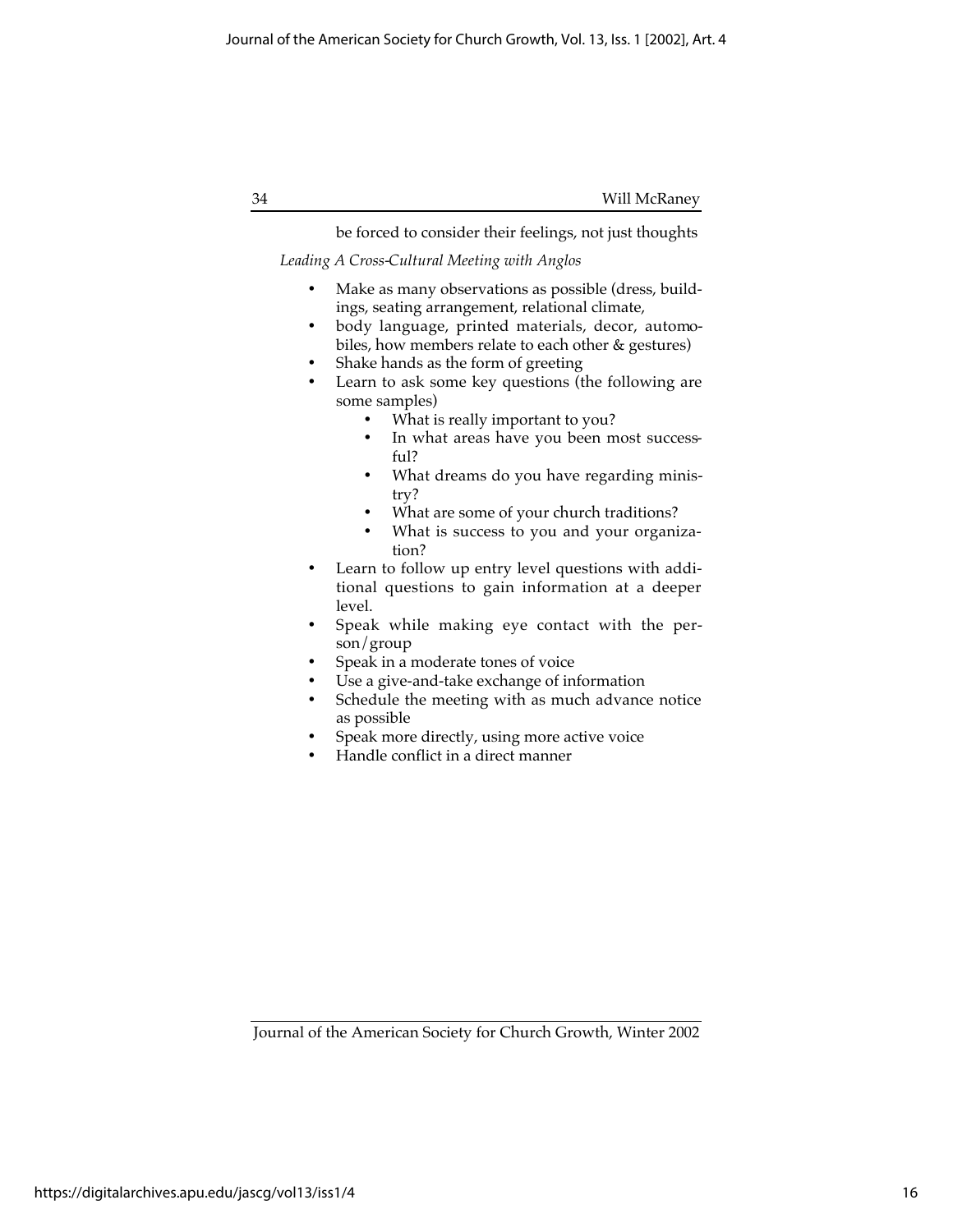# Writer

McRaney, Will: Dr. McRaney serves as Assistant Professor of Evangelism at the New Orleans Baptist Theological Seminary. As a church consultant he works with the Ministry Enhancement Group focusing on issues such as ministry in a postmodern culture, contextualized evangelistic strategy development, organizational alignment, and role of guest sensitivity. He may be reached at will@megnet.org or by calling (985) 871-0940.

# *Selected Bibliography*

# **Books**

- Althen, G. *American Ways A Guide for Foreigners in the United States*. Yarmouth, ME: Intercultural Press, 1988.
- Anderson, Leith. *A Church for the 21st Century*. Minneapolis: Bethany House Publishers, 1992.
- Elmer, Duane. *Cross-Cultural Conflict Building Relationships for Effective Ministry*. Downers Grove, IL: InterVarsity Press, 1993.
- Evans, Anthony T. *Are Blacks Spiritually Inferior to Whites?* Wenonah, NJ: Renaissance Productions, Inc., 1992
- Gangel, Kenneth 0. and James C. Wilhoit, eds. *The Christian Educator's Handbook of Family Education.* Grand Rapids: Baker Books, 1996.
- Gangel, Kenneth 0. and James C. Wilhoit, eds. *The Christian Educator's Handbook on Adult Education.* Wheaton: Victor Books, 1993.
- Hall, E.T. *Beyond Culture.* Garden City, NY: Anchor Books, 1976.
- Henderson, David W. *Culture Shift Communicating God's Truth to Our Changing World.* Grand Rapids: Baker Books, 1998.
- Hiebert, Paul G. and Eloise Hiebert Meneses. *Incarnational Ministry Planting Churches in Band Tribal Peasant and Urban Societies.* Grand Rapids: Baker Books, 1995.
- Henderson, David W. *Culture Shift Communication God's Truth to Our Changing World.* Grand Rapids: Baker Books, 1998.
- Lingenfelter, Sherwood G. and Marvin K. Mayers. *Ministering Cross-Culturally An Incarnational Model for Personal Relationships.* Grand Rapids: Baker Books, 1986.
- Lynch, Eleanor W. and Marci J. Hanson. *Developing Cross-Cultural Competence A Guide for Working with Young Children and Their Families.* Baltimore: Paul H. Brookes, 1992.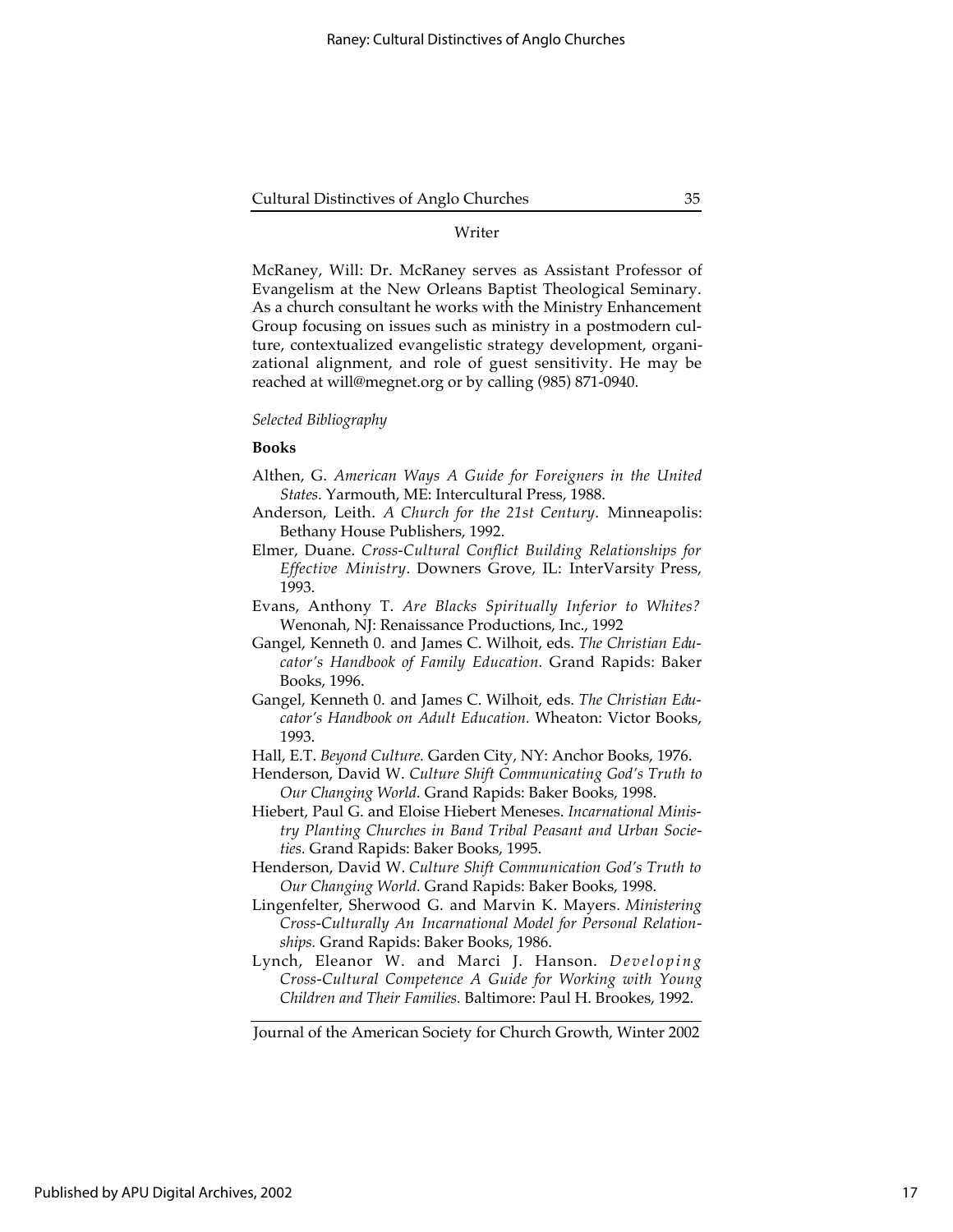| 36 | Will McRaney |
|----|--------------|
|    |              |

- Maiphurs, Aubrey. *Values-Driven Leadership.* Grand Rapids: Baker Books, 1996.
- Neighbor, Fl. Richard. *Christ and Culture.* New York: Harper Torchbooks, 1951.
- Romo, Oscar. *American Mosaic Church Planting in Ethnic America.* Nashville: Broadman and Holman, 1993.
- Schaller, Lyle E. *The InterVentionist.* Nashville: Abingdon, 1997.
- Vacc, Nicholas A., Susan DeVaney and Joe Wittmer. *Experiencing and Counseling Multicultural and Diverse Populations.* Bristol, PA: Taylor and Francis, 1995.
- Warren, Rick. *The Purpose Driven Church.* Grand Rapids: Zondervan Publishing, 1995.

#### **Articles**

- Wind, James P. "Cultures Mixing" in *Congregations* May/June 1999, pp. 2-3.
- "The Gospel of Community" in *Urban Mission*, September 1996, pp. 3-5.
- Lupton, Robert. "Urban Perspectives" in *Urban Mission*, June 1997, p. 56.
- Nouwen, Henri. "Our Greatest Gift" *Notre Dame: Ave Maria Press*. 1995, p. 87.
- D'Amico, David F. "Evangelization Across Cultures in the United State: What to do with the World Come to Us?" in *Review and Expositor*, vol. 90, 1993, p. 83-97.
- D'Amico, David F. in *The Courier Journal*, March 11, 1991, p. A3.
- Co-Laborers: Achievements, Projections in from Language Church Extension Division of the Home Mission Board of the Southern Baptist Convention, 1992, p. 6.
- Conn, Harvie M. "On Individualism" in *Urban Mission*, September 1996, pp. 6-18.
- Holder, John. "The Issue of Race: A Search for a Biblical/Theological Perspective" in *The Journal of Religious Thought*, Volume 49 No. 2 Winter-Spring, 1992-93, pp. 44-59.
- Tapi, Andres. "L.A. After the Ashes: Churches Struggle to Overcome Racial Tensions, Poverty, and Inner-City Violence" in *Christianity Today*, April 26, 1993, pp. 42-46.
- Weary, Doiphus. "The Gift of Race" in *Christianity Today*, April 26, 1993, p. 20.

# **NOTES**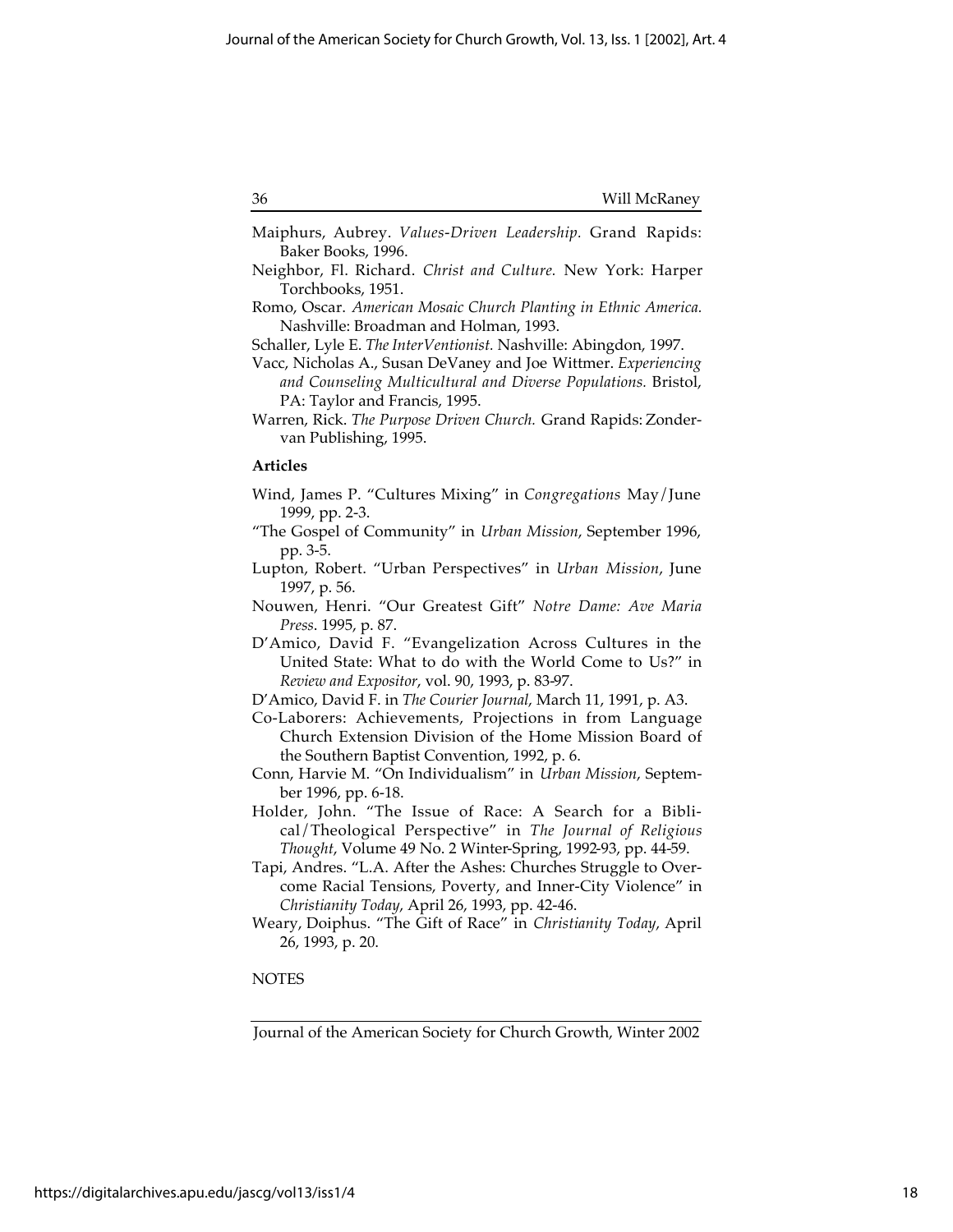1. There are many different types of Anglos. In writing this chapter, I was primarily thinking about Anglo-Americans who make up Protestant churches.

2. Lynch, Eleanor W. and Marci J. Hanson, Developing Cross-Cultural Competence A Guide for Working with Young Children and Their Families Baltimore: Paul H. Brookes, 1992, p. 37. Chapter 3 is "Developing Cross-Cultural Competence" written by Lynch. This is outstanding materials dealing with this subject area.

3. Lynch, Eleanor W. and Marci J. Hanson, Developing Cross-Cultural Competence A Guide for Working with Young Children and Their Families Baltimore: Paul H. Brookes, 1992, p. 37. This fact could have contributed to the author's own difficulty in thinking through the issues and difficulty in locating insights from other Anglos when they were surveyed.

4. Malphurs, Aubrey. Values-Driven Leadership Grand Rapids: Baker Books, 1996, p. 10.

5. Malphurs, Aubrey. Values-Driven Leadership Grand Rapids: Baker Books, 1996, p. 10.

6. Merriam Webster's Collegiate Dictionary, 1993, 10th ed., p. 282.

7. Hall, E.T., Beyond Culture Garden City, NY: Anchor Books, 1976, pp. 16-17.

8. http://www.150.si.edu/150trav/discover/bettle.htm.

9. Lynch, Eleanor W. and Marci J. Hanson, Developing Cross-Cultural Competence A Guide for Working with Young Children and Their Families Baltimore: Paul H. Brookes, 1992, P. 37.

10. Schaller, Lyle E., The Interventionist Nashville, 1997, p. 12-3.

11. Lynch, Eleanor W. and Marci J. Hanson, Developing

Cross-Cultural Competence A Guide for Working with Young Children and Their Families Baltimore: Paul H. Brookes, 1992, p. 71. For an explanation of each one, see pages 71-74.

12. For an extensive overview of the difference between time oriented culture verses an event oriented see chapter 3 Sherwood G. Lingenfelter and Marvin K Mayers' book Ministering Cross-Culturally pp. 37-51.

13. The author prefers the use of the military as a comparison for the church than that of business. The military is cause and objective directed, rather than financially, customer or employee directed.

14. The following areas of behavior distinctives are believed to be distinctive of Protestant Anglo churches. The author cannot totally remove his Southern Baptist roots or raise well beyond his own personal experience or research into the subject. These distinctives will characterize Anglo churches to various degrees.

15. Wright, Thomas. In a written response to a survey conducted by the author.

16. Wright, Thomas. In a written response to a survey conducted